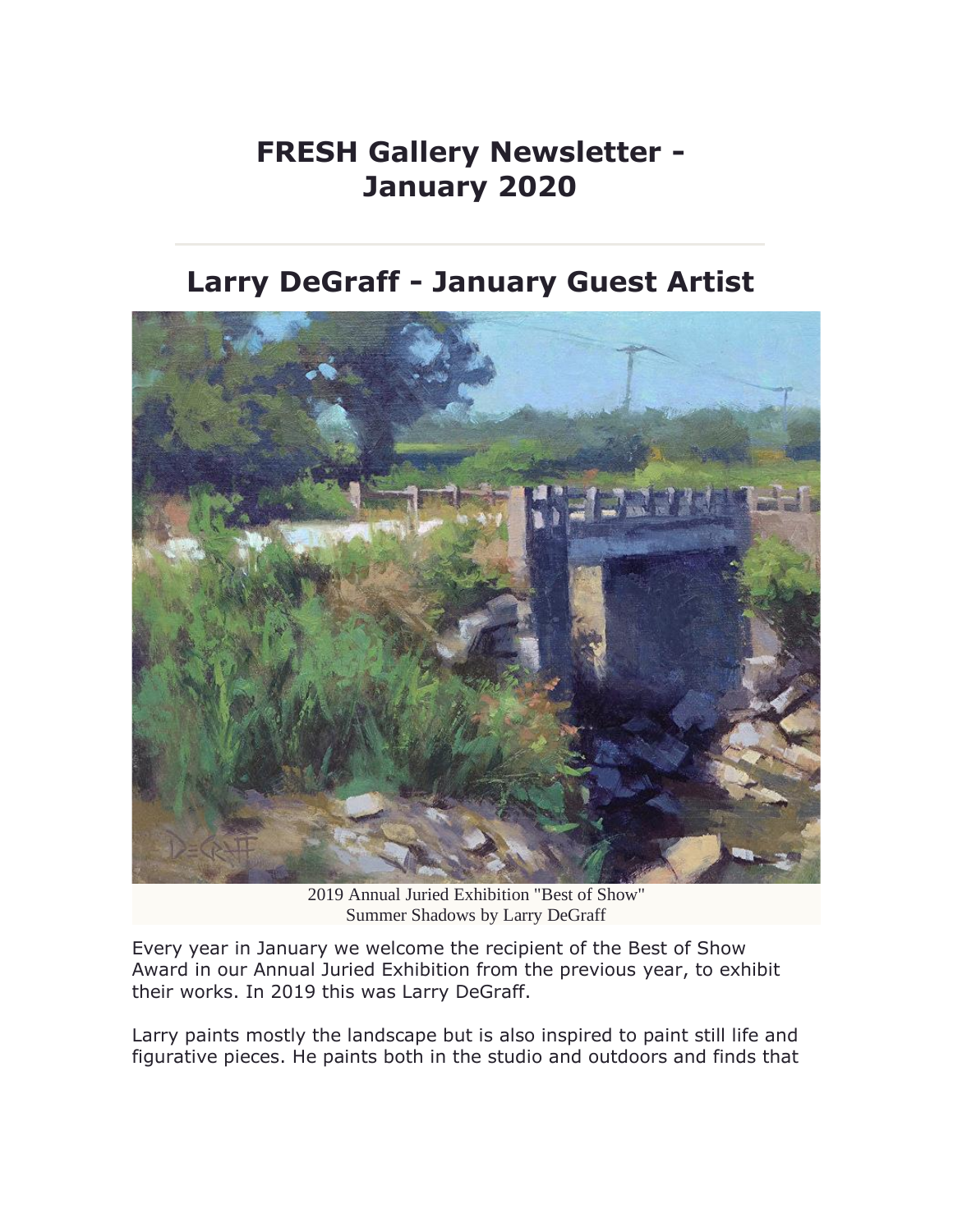painting from life is essential. Many of his paintings are of humble scenes that reflect his midwest roots. Whether it's buildings and old vehicles haunted with memories, clear, rocky streams or majestic mountains, Larry strives to paint the light as he sees it.

Larry is an exhibiting member of Oil Painters of America, the American Impressionist Society, the National Oil and Acrylic Painters Society and the Heart of America Artists. He is a Signature Artist with the Missouri Valley Impressionist Society. His work has earned many national and regional awards and been featured in Southwest Art and Plein Air Magazine.

We are delighted to have Larry's beautiful works on exhibit to share with you. Larry will be available for a "Meet the Artist" event on January 11, 2020 from 12:00 - 5:00 P.M. We hope you stop by and visit with him, he is looking forward to chatting with you!



#### **FFAW**

We hope you will join us for First Friday Art Walk! In addition to our guest artist, we have some wonderful new artists who will be showing their works! Start your New Year's resolutions with seeing more art!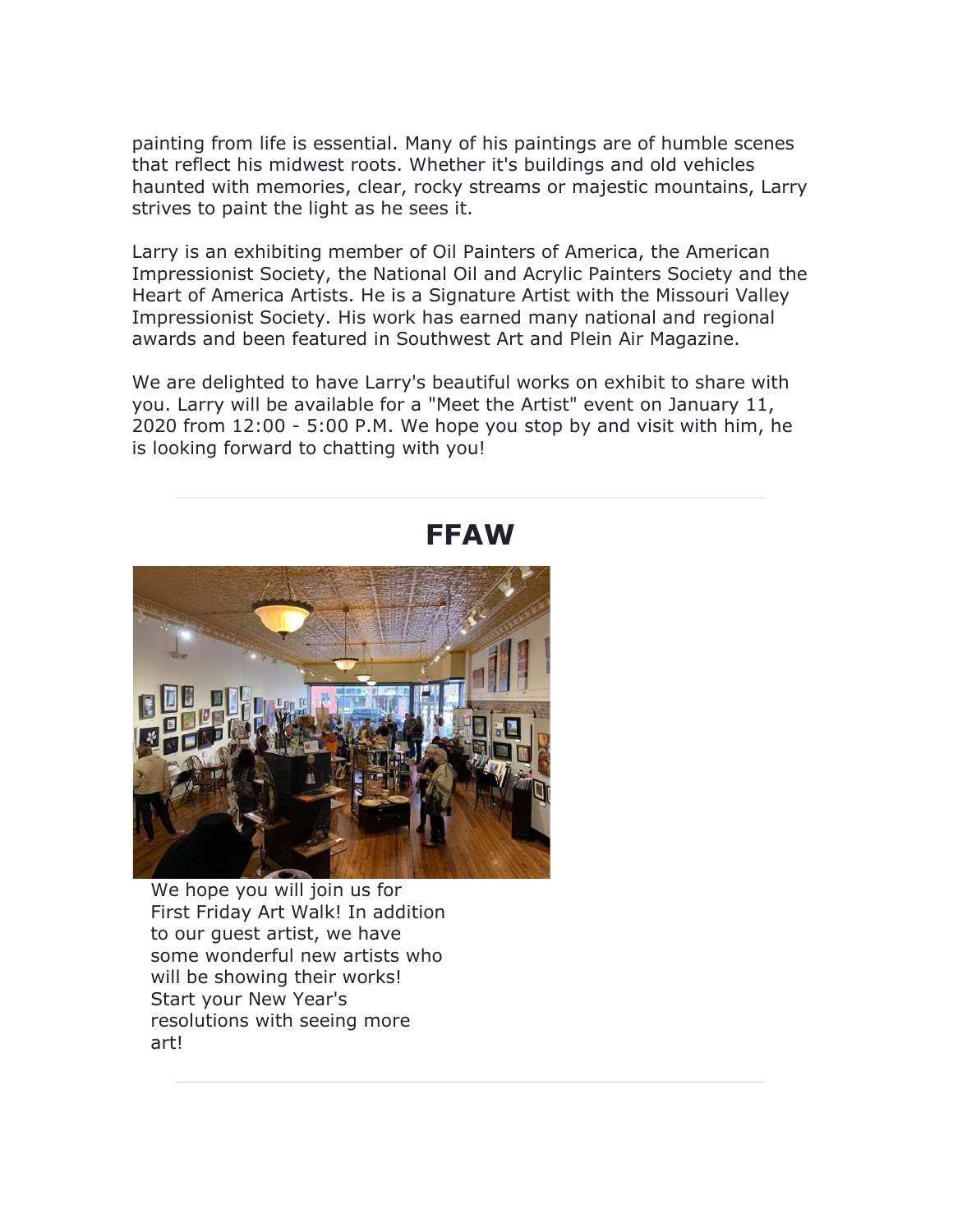#### **News**

## Friends of Fresh

In our last newsletter we told you about our new patron membership organization, **Friends of Fresh**. We are excited to tell you about the following benefits we have added.

10% discount year-round on Fresh Gallery purchases for all members

Private invitation and early access to special or private events, such as house concerts and artist talks

FFAW "perks" announced in our newsletter and on social media

Members only newsletter to notify you of all current benefits and events

Recognition in our Fresh Gallery monthly newsletter

In addition, for anyone who comes into the gallery and joins before January 31st, 2020, we are offering your choice of one of our handpainted wine glasses done by our Fresh Gallery artists (while supplies last).

If you would like to join online, click [HERE.](http://link.faso.com/c/443/80d7aa18f7426a757402d869dbee6e023bddbbdf5d4ff080c31a6860b11c9d5b)

Our 1st Friends of Fresh Event is our Valentine's Day House Concert with none other than our February Featured Artist - John Whytock. In addition to being an award-winning artist, John is also an accomplished musician and a published composer. His forte is fingerstyle guitar, though he plays various instruments. He has produced 2 CD's of his original music. Seating for this event is limited and requires a reservation. Suggested donation is \$10. Click [HERE](http://link.faso.com/c/443/80d7aa18f7426a757402d869dbee6e02a735851bc06a7f6914a8bb3dd37f7e6b) for more information.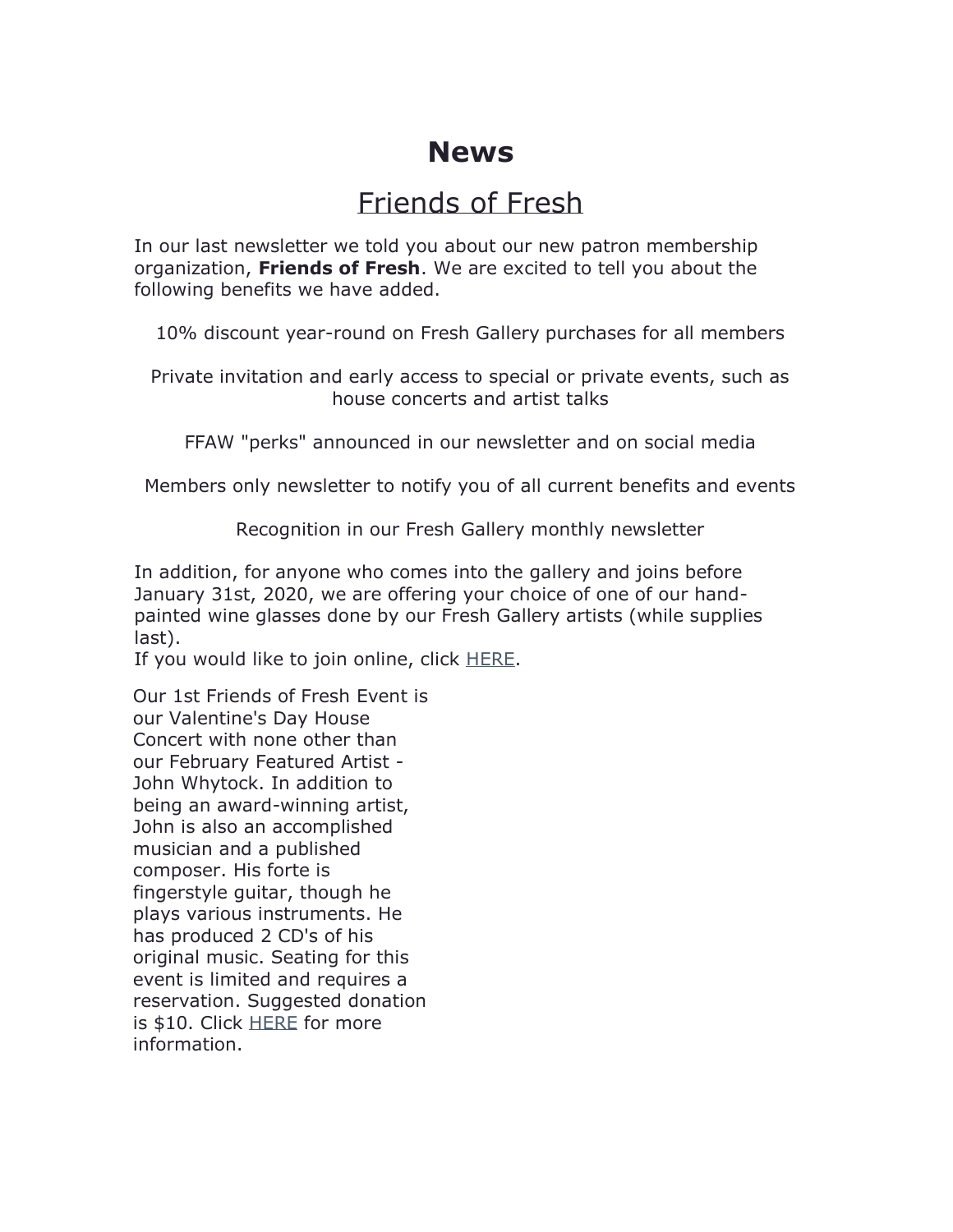

John [Whytock](http://link.faso.com/c/443/80d7aa18f7426a757402d869dbee6e023bddbbdf5d4ff080ddbf9dae152b2609)

# "Spring into Something New"

From mid-January to April 2020 a collection of works from our Fresh Gallery artists will be on exhibit at the offices of Elliott Robinson, CPA. The following artists works are included in the exhibit:

> Alan O'Neal Ann Marie Rausch Becky White Cheryl Vowels Karla Breeding Trammell Kim Hoskinson Linda Kirchner Lucinda Baker Nancy Brown Dornan Rebecca Lewis Smith Rick Atwell

Click [HERE](http://link.faso.com/c/443/80d7aa18f7426a757402d869dbee6e023bddbbdf5d4ff080af0937d0918ebba4) for more info about the venue.

#### New Artist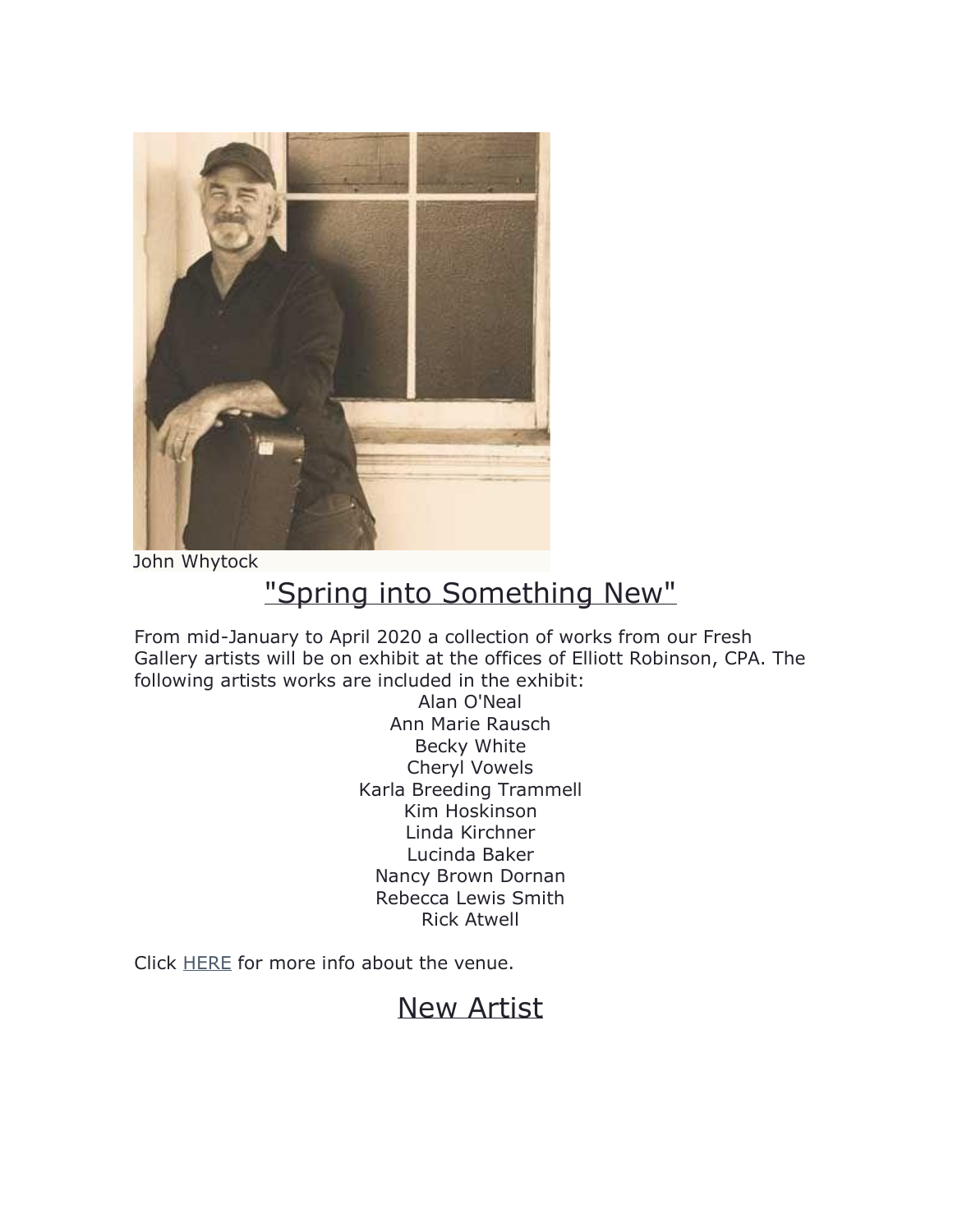

We want to welcome our newest artist to the gallery - Leigh Ann Thomas. Though a native Missourian, she has had many adventures abroad that provide perspective and reference for her lovely contemporary oil paintings.

### Call for Artists

If you, or someone you know is interested in becoming a FRESH Artist please click the link [HERE](http://link.faso.com/c/443/80d7aa18f7426a757402d869dbee6e023bddbbdf5d4ff08098ea21c099f8140f) to apply. We currently have openings for 2-D artists, but are accepting applications in all mediums. This is a wonderful opportunity to become involved in Springfield's artist community and get your work out there!

## **Upcoming Events**

### February

Our February Featured Artist is John Whytock. John is an award-winning artist and muralist. He paints in oils and acrylics with a realistic style.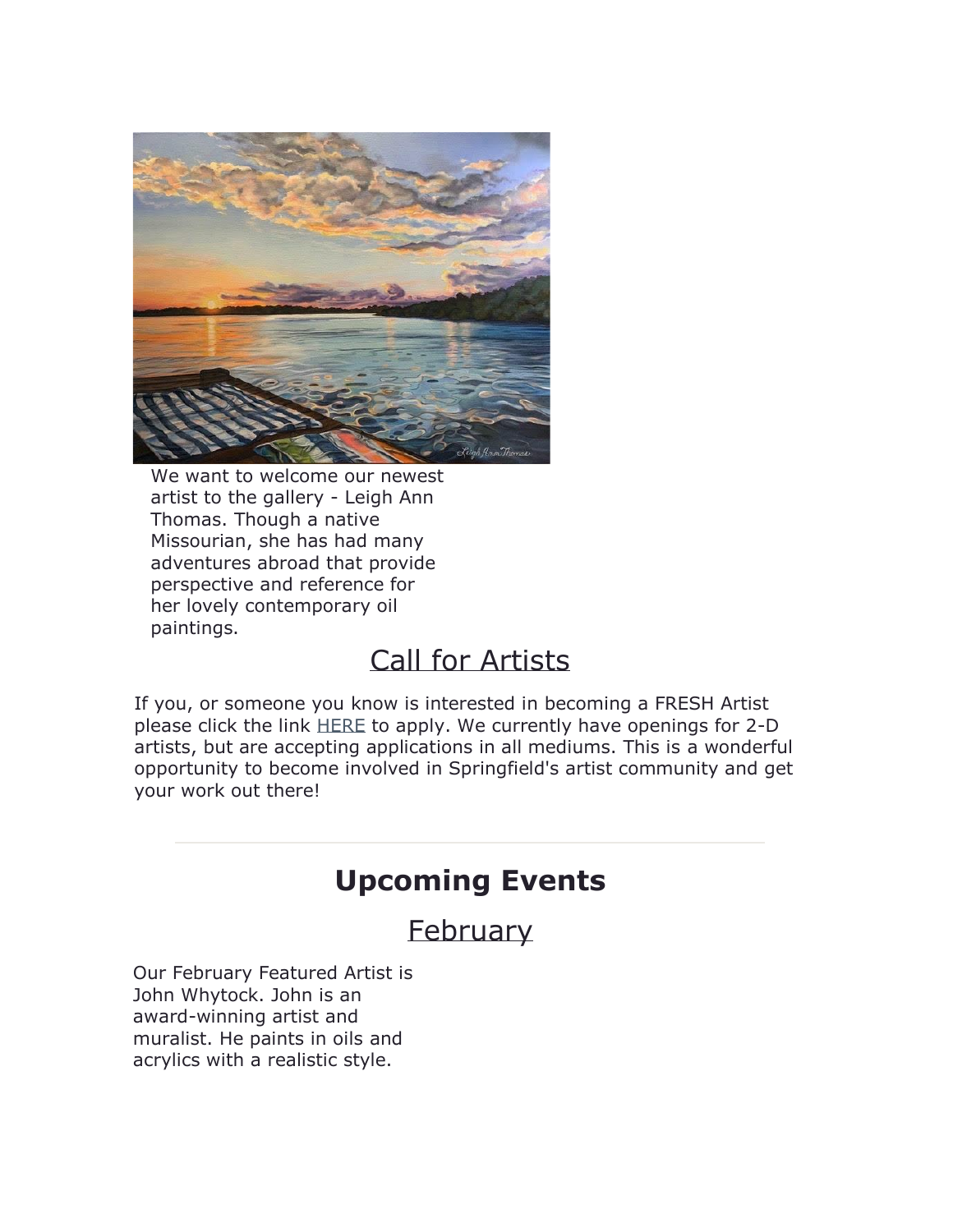

The Grey by John [Whytock](http://link.faso.com/c/443/80d7aa18f7426a757402d869dbee6e023bddbbdf5d4ff080437b7dbff5ae6eed)

# March



[Eggplant](http://link.faso.com/c/443/80d7aa18f7426a757402d869dbee6e023bddbbdf5d4ff08055ea5fb17342fe2a) by Nancy Brown Dornan

Nancy Brown Dornan is our March Featured 2D Artist. Cheryl Vowels is our March Featured 3D Artist.



[Nautilus](http://link.faso.com/c/443/80d7aa18f7426a757402d869dbee6e023bddbbdf5d4ff080e24eb9b0e9a4b197) Dawn by Cheryl Vowels